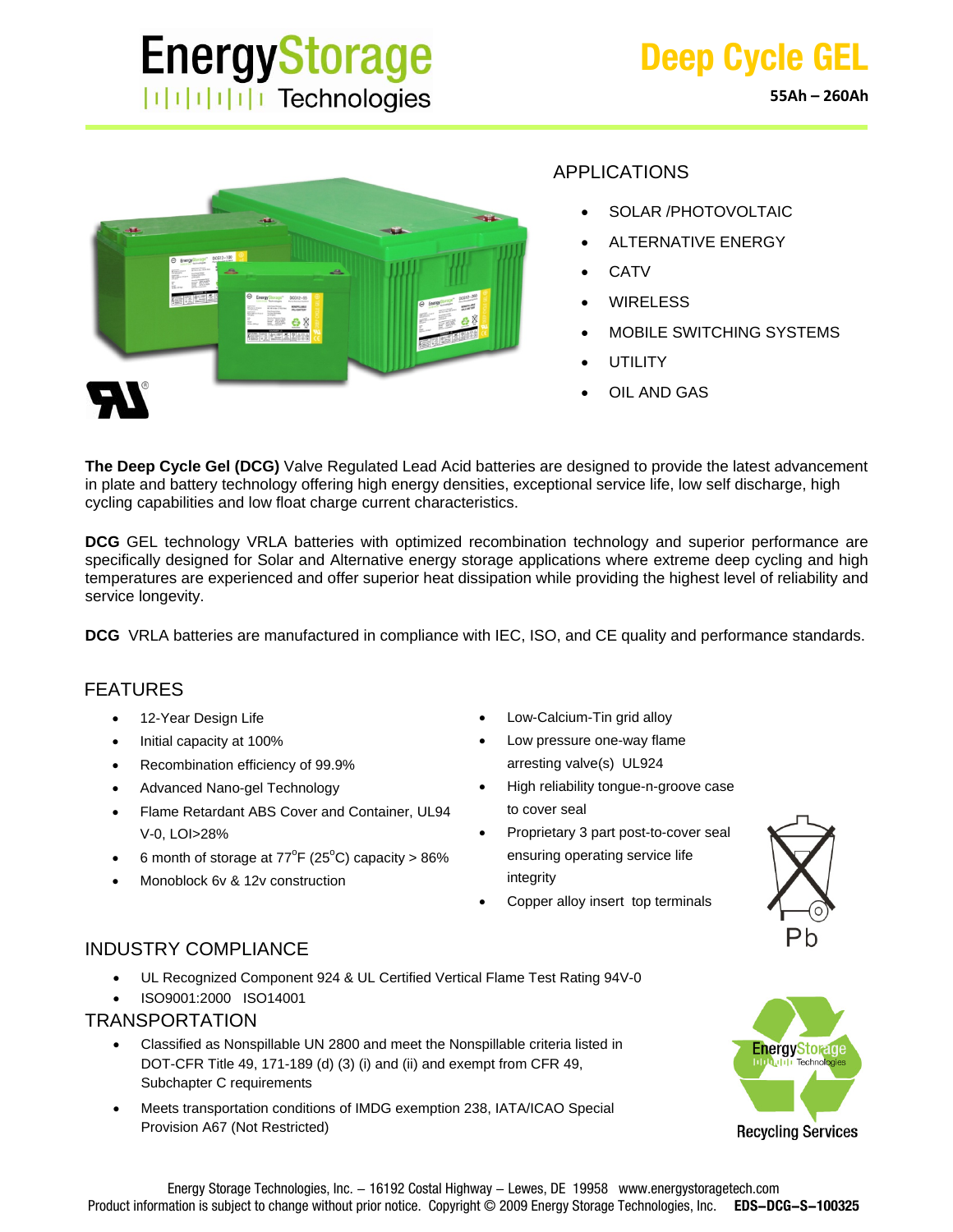# **EnergyStorage** | | | | | | | | | | Technologies

# SPECIFICATIONS

Imobalized  $1.300$  s.g.  $H<sub>2</sub>SO<sub>4</sub>$ 

| <b>Float Charging Voltage</b>                                                  | Equalize / Cycle or<br><b>Freshening Charging Voltage</b>                                                    |  |  |  |  |  |  |
|--------------------------------------------------------------------------------|--------------------------------------------------------------------------------------------------------------|--|--|--|--|--|--|
| 2.25 Vpc to 2.27 Vpc<br>@ 77°F (25°C)                                          | $2.35Vpc$ to $2.40Vpc$<br>@ 77°F (25°C)                                                                      |  |  |  |  |  |  |
|                                                                                | See Operations and Maintenance Manual for<br>specific quidelines and recharge times                          |  |  |  |  |  |  |
|                                                                                |                                                                                                              |  |  |  |  |  |  |
| <b>Charging Temperature</b>                                                    | -2 mV/cell/ $\degree$ F > 77 $\degree$ F<br>$(-3.6 \text{ mV/cell} / ^{\circ}\text{C} > 25 \degree\text{C})$ |  |  |  |  |  |  |
| Compensation                                                                   | $+2$ mV/cell/ $\degree$ F < 77 $\degree$ F<br>$(+3.6$ mV/cell/ $^{\circ}$ C < 25 $^{\circ}$ C)               |  |  |  |  |  |  |
|                                                                                |                                                                                                              |  |  |  |  |  |  |
| Maximum AC Ripple (Charger)                                                    | <b>Maximum Charge Current</b>                                                                                |  |  |  |  |  |  |
| $0.5\%$ RMS, 1.5% peak-to-peak<br>for float charge<br>voltage for best results | $C5$ Rate Amps<br>$(5$ hour rate $@$ 1.75 vpc)                                                               |  |  |  |  |  |  |
|                                                                                |                                                                                                              |  |  |  |  |  |  |
| Electrolyte                                                                    | Self Discharge Rate                                                                                          |  |  |  |  |  |  |

|   |             | ⊖ |
|---|-------------|---|
| A |             |   |
|   | $\bigoplus$ |   |





| <b>Operating Temperature Range</b> |                                                                         |  |  |  |  |  |  |  |  |
|------------------------------------|-------------------------------------------------------------------------|--|--|--|--|--|--|--|--|
| <b>Nominal</b>                     | <b>Discharge</b>                                                        |  |  |  |  |  |  |  |  |
| +74°F (24°C) to 80°F (27°C)        | $-40^{\circ}$ F (-40°C) to $+140^{\circ}$ F (60°C)                      |  |  |  |  |  |  |  |  |
| Charge                             | <b>Storage Temperature Range</b>                                        |  |  |  |  |  |  |  |  |
| -20°F (-28°C) to +122°F (50°C)     | $-4^{\circ}$ F (-20 $^{\circ}$ C) to $+104^{\circ}$ F (40 $^{\circ}$ C) |  |  |  |  |  |  |  |  |

 M6-F < 70Ah 90 in-lbs (10 Nm) / 78 in-lbs (8 Nm) M6-F >70Ah 60 in-lbs (7 Nm) / 48 in-lbs (5.6 Nm)

Relief Valve Self Resealing; Operates at 2 to 3 psi and is

complete with integral flame arrestor

## PHYSICAL PROPERTIES & DIMENSIONS

Terminal Type | Torque / Retorque

| Model           | V                 | Ah $@$ | Ah $@$ | Length (A) |     | Width (C) |     | Height (D) |     | Weight |      | Type | Terminal          |
|-----------------|-------------------|--------|--------|------------|-----|-----------|-----|------------|-----|--------|------|------|-------------------|
|                 | 20hrs             |        | 100hrs | in         | mm  | in        | mm  | in.        | mm  | lbs.   | kg   |      | Type              |
| <b>DCG6-200</b> | 6                 | 200    | 210    | 10.2       | 260 | 7.1       | 180 | 9.9        | 252 | 64     | 29   | A    | $M6-F$            |
| DCG12-55        | 12                | 55     | 58     | 9.1        | 229 | 5.5       | 138 | 8.5        | 215 | 41.2   | 18.7 | B    | $M6-F$            |
| DCG12-65        | 12                | 65     | 68     | 13.8       | 350 | 6.6       | 167 | 7.1        | 179 | 51.7   | 23.5 | B    | $M6-F$            |
| DCG12-70        | 12                | 75     | 79     | 10.2       | 259 | 6.7       | 169 | 8.5        | 215 | 55.9   | 25.4 | B    | M <sub>6</sub> -F |
| DCG12-90        | $12 \overline{ }$ | 90     | 95     | 12.1       | 307 | 6.7       | 169 | 8.6        | 216 | 69.8   | 31.7 | B    | M6-F              |
| DCG12-100       | 12                | 100    | 105    | 13.0       | 328 | 6.8       | 172 | 8.8        | 222 | 73.7   | 33.5 | B    | $M6-F$            |
| DCG12-120       | 12                | 120    | 126    | 13.0       | 328 | 6.8       | 172 | 8.8        | 222 | 74.8   | 34.0 | B    | M6-F              |
| DCG12-134       | 12                | 134    | 141    | 13.5       | 341 | 6.9       | 173 | 11.3       | 285 | 92.4   | 42.0 | B    | $M6-F$            |
| DCG12-150       | $12 \overline{ }$ | 150    | 158    | 19.0       | 483 | 6.7       | 170 | 9.5        | 240 | 98     | 45   | В    | M6-F              |
| DCG12-160       | 12                | 160    | 168    | 20.9       | 530 | 8.2       | 209 | 8.6        | 219 | 117    | 53   | B    | $M6-F$            |
| DCG12-200       | 12                | 200    | 210    | 20.6       | 522 | 9.5       | 240 | 9.5        | 240 | 132    | 60   | C    | M6-F              |
| DCG12-230       | $12 \overline{ }$ | 230    | 242    | 20.5       | 521 | 10.6      | 269 | 8.2        | 208 | 152    | 69   | C    | $M6-F$            |
| DCG12-260       | 12                | 260    | 273    | 20.5       | 520 | 10.6      | 268 | 8.9        | 225 | 163    | 74   | C    | M <sub>6</sub> -F |

 $F(25^{\circ}C)$ 



**55Ah – 260Ah**